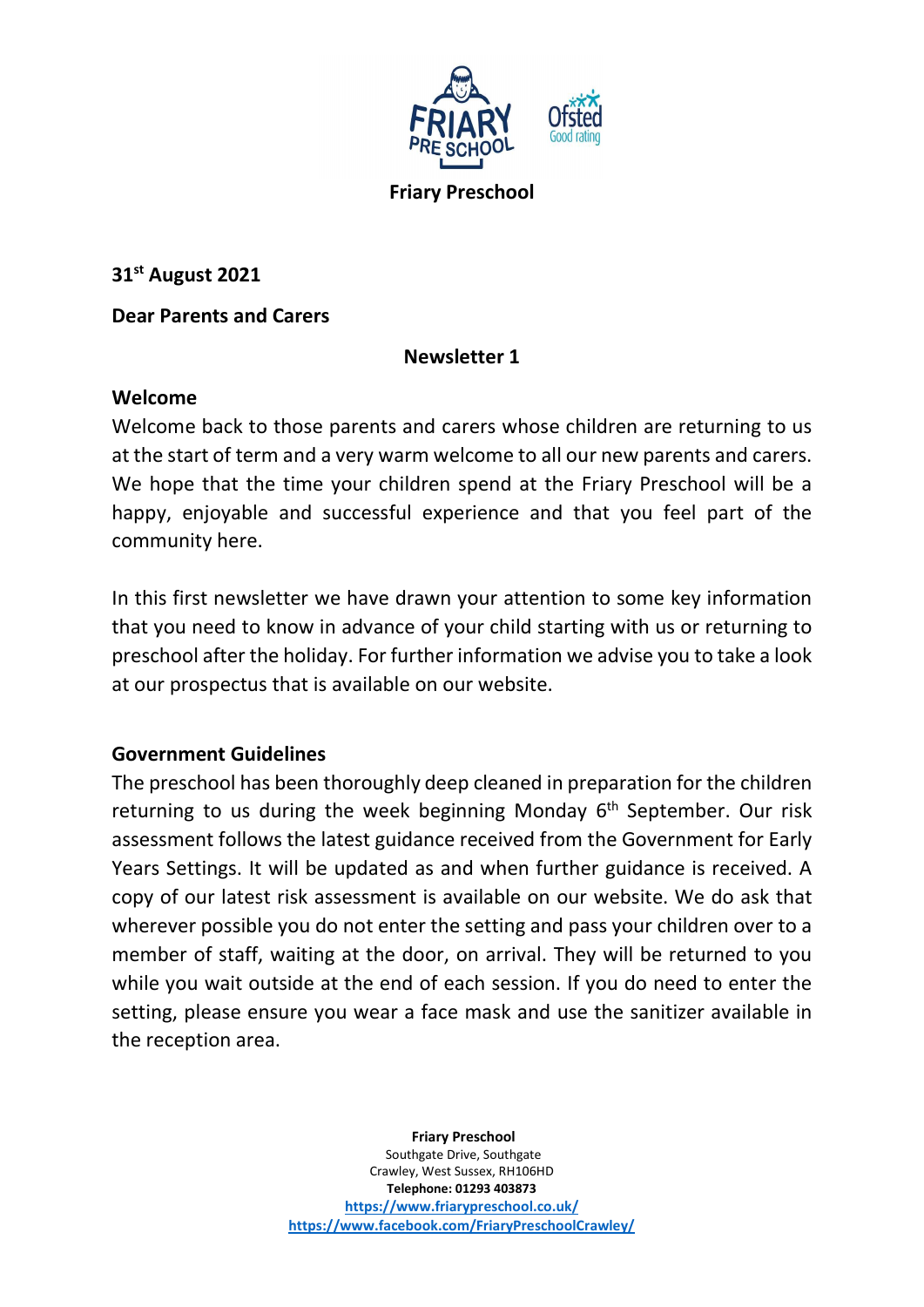

#### **Staff**

In agreement with the management committee of the preschool, our previous manager Sally McLaughlin ended her contract at the end of the Summer Term. We have taken this opportunity to restructure the leadership and management of the preschool by introducing the position of preschool business manager whilst at the same time advertising for a preschool manager. Neil Monet, who is the business manager for Crawley Parish and a member of the preschool's management committee will combine his parish and preschool business manager roles and has in fact already started working at the preschool throughout the summer holiday. Neil will be responsible for the administration, finance and all HR matters relating to the preschool as well as promoting the preschool in the local community. Eileen Rebecchi, who has been working in the preschool office on a temporary basis will continue to work with Neil during this transition phase and will continue her involvement as a member of the management committee.

In the interim period, while we advertise for a substantive preschool manager, our deputy manager and leading practitioner Agata Olczyk will be the acting preschool manager and Olivia Gailey will be the acting deputy manager. If you have any concerns or worries you should arrange to speak to either Neil, Agata or Olivia.

# Healthy packed lunch

If your child is staying all day they will need a packed lunch. To encourage healthy eating we ask you not to include: crisps, chocolates, cakes or sweets in your child's packed lunch. Due to extreme allergic reactions we cannot allow children to bring peanut butter sandwiches in their packed lunch. We would like to thank you for your co-operation in these matters.

#### Named water bottle

All children will need to bring a clearly named bottle of water to preschool each day.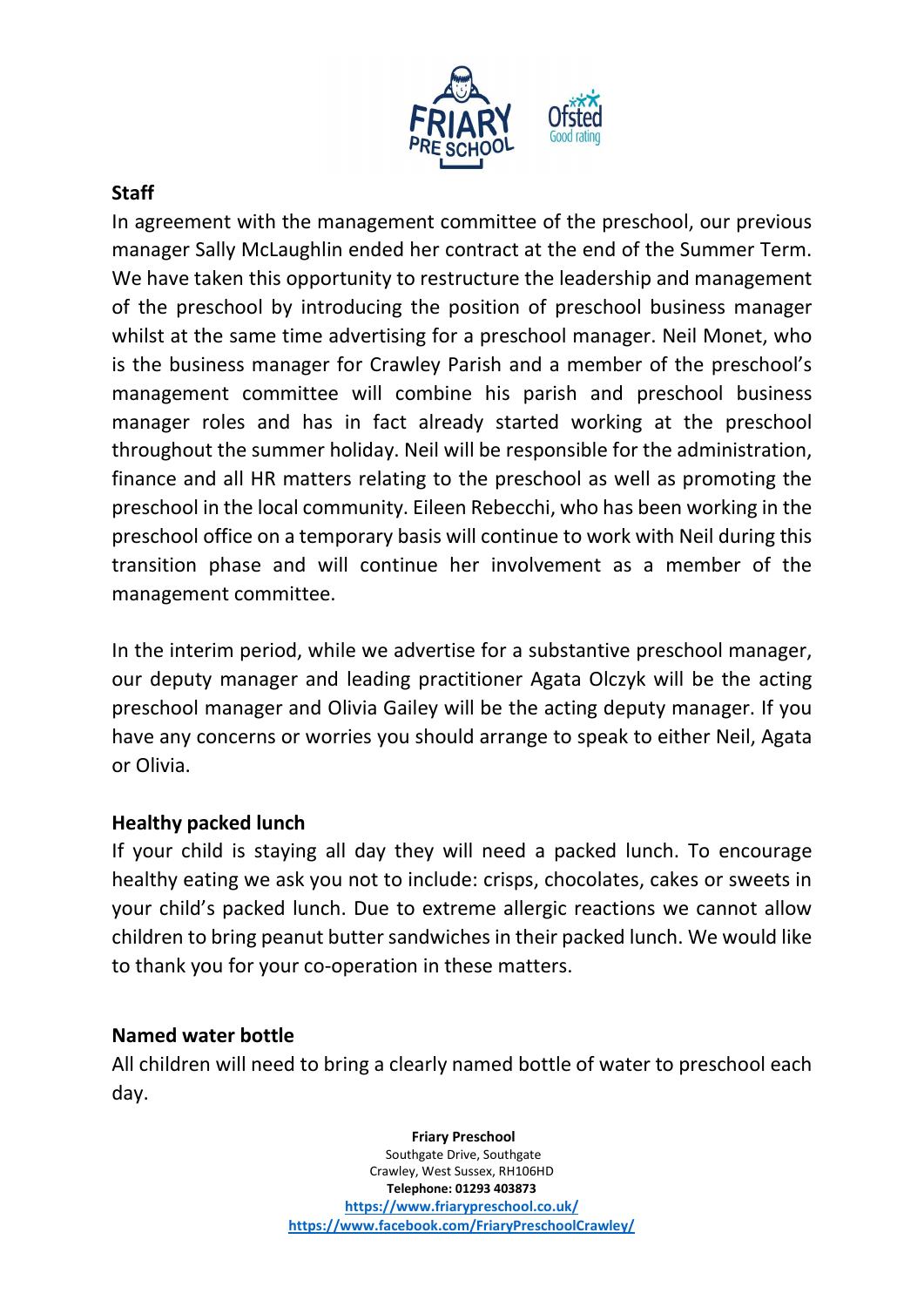

# Change of clothes

All children need to bring a change of clothes just in case they should have an accident and need to change their clothes. Please bring them in a named bag that we can keep at the preschool for any emergencies.

#### Sun cream

If we have some warm sunny weather at the start of term please ensure that you apply sun cream before your child comes to preschool. Please can you also ensure that you provide us with sun cream labelled with your child's name so that we can reapply it if required.

#### Nappies

If your child is not yet toilet trained please provide us with both nappies and baby wipes. These need to be in a bag with your child's name clearly labelled on it. If you are in the process of toilet training please let a member of staff know so that we can support you in this process.

# **Wellies**

We do have an outdoor covered area so that the children can play outside in all seasons. We also have access to the school field for some of the year and the playground at the front of the preschool so please provide your child with wellies so that they are not worried about getting their shoes muddy and can enjoy going in puddles. Once again these can be left at preschool in a named bag.

# Photos

Please can you provide two passport size photos of your child so we can display them on your child's allocated peg and drawer.

#### Friary Preschool

Southgate Drive, Southgate Crawley, West Sussex, RH106HD Telephone: 01293 403873 https://www.friarypreschool.co.uk/ https://www.facebook.com/FriaryPreschoolCrawley/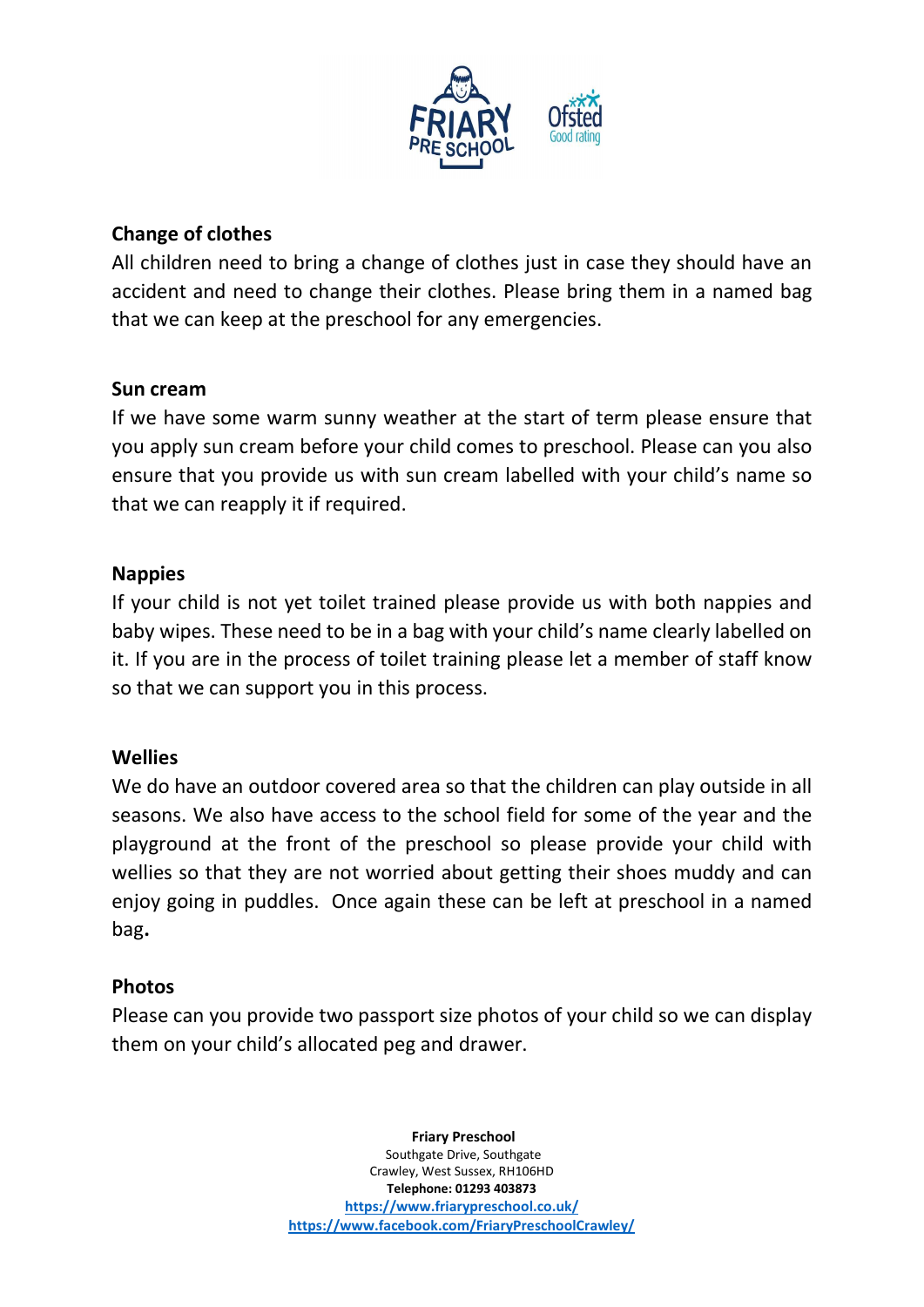

#### Weekly donation for snack

We provide children with a snack during the morning and afternoon sessions. This is normally fresh fruit. We do ask for a voluntary contribution of £2.00 per week for snack to paid at the start of the week.

# Contact numbers and change of phone numbers

Please ensure that you keep all the contact numbers you have provided us with up to date. We need to be made aware in advance if another person is collecting your child who we do not know.

# Management Committee

The Management Committee are responsible for strategic planning and ensuring that the preschool is continuing to develop and improve its provision. They are also responsible for making sure that the preschool meets all the standards of the Department for Education's Statutory framework for the early years foundation stage. The members of the Management Committee are:

| <b>Fr Raymond Tumba</b> | <b>Chair and Parish Priest</b>            |
|-------------------------|-------------------------------------------|
| <b>Sue Faulkner</b>     | <b>Independent Education Professional</b> |
| Eileen Rebecchi         | <b>Crawley Parish Representative</b>      |

# Safeguarding

Our Designated Safeguarding Lead (DSL) is our acting preschool manager Agata Olczyk, and our deputy Safeguarding Leads are:

Olivia Gailey Georgia Monsellato Monika Malec Monika Oban

All staff members receive annual statutory Safeguarding training at the start of the new school year.

> Friary Preschool Southgate Drive, Southgate Crawley, West Sussex, RH106HD Telephone: 01293 403873 https://www.friarypreschool.co.uk/ https://www.facebook.com/FriaryPreschoolCrawley/